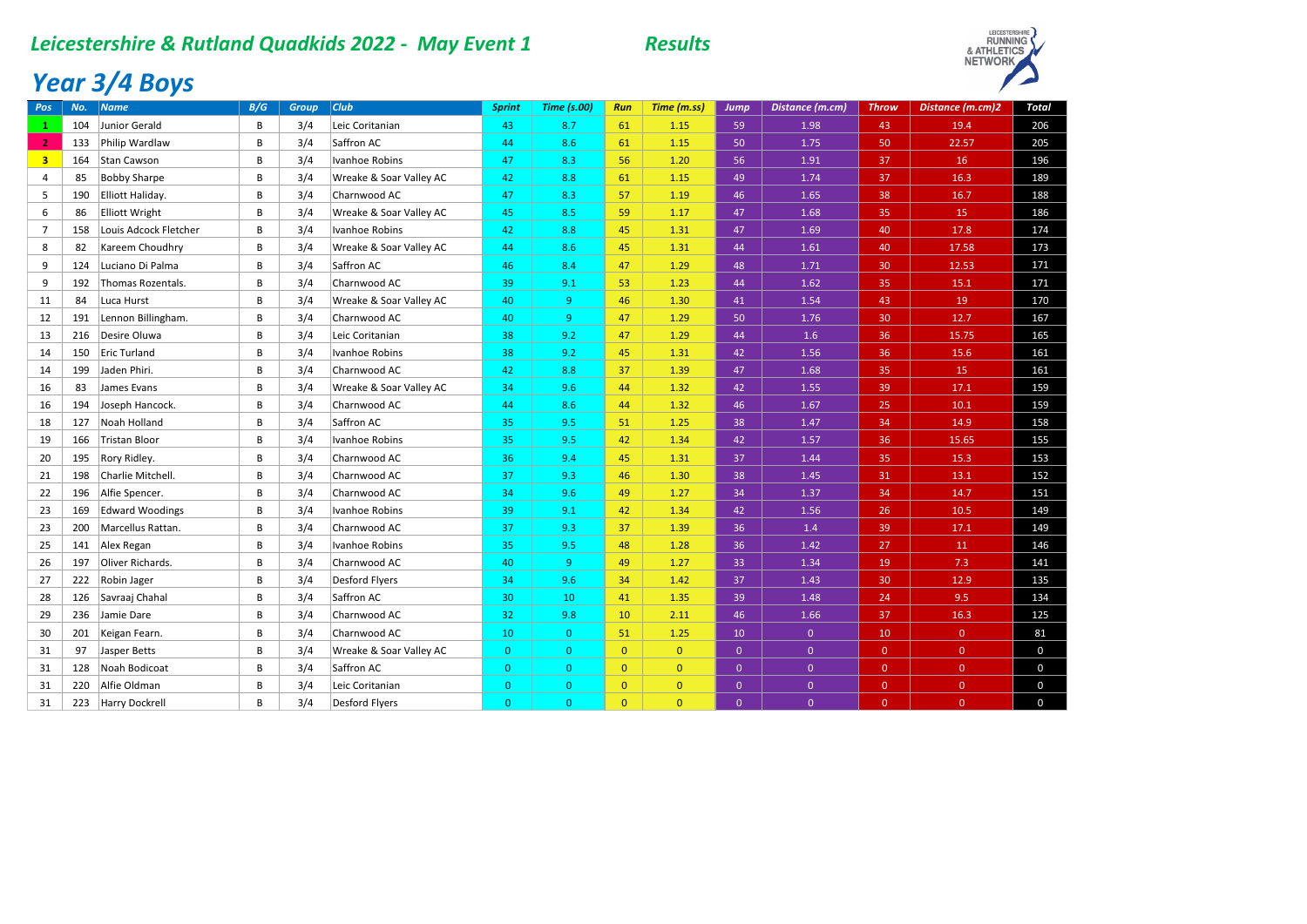## *Year 3/4 Girls*

| Pos            | No. | <b>Name</b>             | B/G | <b>Group</b> | $ _{\text{Club}}$       | <b>Sprint</b>  | <b>Time (s.00)</b> | Run            | Time (m.ss)    | Jump         | Distance (m.cm) | <b>Throw</b>   | Distance (m.cm)2 | <b>Total</b> |
|----------------|-----|-------------------------|-----|--------------|-------------------------|----------------|--------------------|----------------|----------------|--------------|-----------------|----------------|------------------|--------------|
| $\mathbf{1}$   | 148 | Ella Swanepoel          | G   | 3/4          | Ivanhoe Robins          | 46             | 8.4                | 50             | 1.26           | 53           | 1.84            | 26             | 10.6             | 175          |
| 2 <sub>1</sub> | 202 | Nell Mansley.           | G   | 3/4          | Charnwood AC            | 42             | 8.8                | 48             | 1.28           | 55           | 1.88            | 22             | 8.7              | 167          |
| $\mathbf{2}$   | 232 | <b>Amelie Coats</b>     | G   | 3/4          | Wreake & Soar Valley AC | 40             | 9                  | 53             | 1.23           | 44           | 1.6             | 30             | 12.8             | 167          |
| $\overline{4}$ | 131 | Eva Tuffey              | G   | 3/4          | Saffron AC              | 42             | 8.8                | 49             | 1.27           | 41           | 1.54            | 32             | 13.7             | 164          |
| 4              | 149 | Emmie-Mae Perry         | G   | 3/4          | Ivanhoe Robins          | 41             | 8.9                | 51             | 1.25           | 48           | 1.71            | 24             | 9.6              | 164          |
| 6              | 159 | Lucy Ball               | G   | 3/4          | Ivanhoe Robins          | 38             | 9.2                | 46             | 1.30           | 45           | 1.64            | 33             | 14.1             | 162          |
| $\overline{7}$ | 106 | <b>Edie Vann</b>        | G   | 3/4          | Leic Coritanian         | 42             | 8.8                | 44             | 1.32           | 50           | 1.75            | 25             | 10               | 161          |
| 8              | 203 | Alma Mansley.           | G   | 3/4          | Charnwood AC            | 41             | 8.9                | 49             | 1.27           | 41           | 1.54            | 26             | 10.83            | 157          |
| 9              | 210 | Elleri Read-Comtson.    | G   | 3/4          | Charnwood AC            | 33             | 9.7                | 49             | 1.27           | 43           | 1.59            | 31             | 13.1             | 156          |
| 10             | 129 | Naomi-Rose Mugoti       | G   | 3/4          | Saffron AC              | 38             | 9.2                | 51             | 1.25           | 44           | 1.6             | 21             | 8.2              | 154          |
| 11             | 162 | Stormie Sherlock        | G   | 3/4          | Ivanhoe Robins          | 39             | 9.1                | 44             | 1.32           | 43           | 1.58            | 25             | 10               | 151          |
| 11             | 217 | Alicia Uddin            | G   | 3/4          | Leic Coritanian         | 36             | 9.4                | 42             | 1.34           | 47           | 1.68            | 26             | 10.85            | 151          |
| 13             | 209 | Katherine Flecther.     | G   | 3/4          | Charnwood AC            | 35             | 9.5                | 48             | 1.28           | 41           | 1.54            | 26             | 10.6             | 150          |
| 14             | 81  | Imogen Knapp            | G   | 3/4          | Wreake & Soar Valley AC | 39             | 9.1                | 40             | 1.36           | 45           | 1.63            | 25             | 10.2             | 149          |
| 15             | 135 | Matilda Smith           | G   | 3/4          | Saffron AC              | 32             | 9.8                | 51             | 1.25           | 42           | 1.56            | 23             | 9.3              | 148          |
| 15             | 213 | Erin Palmar.            | G   | 3/4          | Charnwood AC            | 37             | 9.3                | 45             | 1.31           | 41           | 1.53            | 25             | 10.1             | 148          |
| 17             | 132 | <b>Emmie-Rose Power</b> | G   | 3/4          | Saffron AC              | 34             | 9.6                | 39             | 1.37           | 44           | 1.62            | 30             | 12.5             | 147          |
| 18             | 105 | <b>Emmie Bates</b>      | G   | 3/4          | Leic Coritanian         | 33             | 9.7                | 46             | 1.30           | 39           | 1.49            | 28             | 11.95            | 146          |
| 18             | 205 | Eva Durham.             | G   | 3/4          | Charnwood AC            | 41             | 8.9                | 41             | 1.35           | 42           | 1.55            | 22             | 8.9              | 146          |
| 20             | 211 | Kalya Lockton.          | G   | 3/4          | Charnwood AC            | 40             | 9 <sup>°</sup>     | 43             | 1.33           | 42           | 1.57            | 20             | 7.9              | 145          |
| 21             | 134 | Primrose Clamp          | G   | 3/4          | Saffron AC              | 35             | 9.5                | 44             | 1.32           | 39           | 1.49            | 25             | 10.36            | 143          |
| 22             | 125 | <b>Marnie Bates</b>     | G   | 3/4          | Saffron AC              | 37             | 9.3                | 37             | 1.39           | 47           | 1.69            | 19             | 7.2              | 140          |
| 23             | 130 | Isla Budd               | G   | 3/4          | Saffron AC              | 37             | 9.3                | 32             | 1.44           | 43           | 1.59            | 27             | 11.41            | 139          |
| 24             | 80  | Ellia Jones             | G   | 3/4          | Wreake & Soar Valley AC | 38             | 9.2                | 44             | 1.32           | 37           | 1.43            | 19             | 7.4              | 138          |
| 25             | 161 | Saiorse Bottrill        | G   | 3/4          | Ivanhoe Robins          | 26             | 10.4               | 35             | 1.41           | 45           | 1.63            | 31             | 13.1             | 137          |
| 25             | 214 | Emma Matei.             | G   | 3/4          | Charnwood AC            | 34             | 9.6                | 41             | 1.35           | 39           | 1.48            | 23             | 9.1              | 137          |
| 27             | 224 | <b>Eleanor Davison</b>  | G   | 3/4          | <b>Desford Flyers</b>   | 34             | 9.6                | 35             | 1.41           | 39           | 1.49            | 26             | 10.9             | 134          |
| 28             | 123 | Safiya crone            | G   | 3/4          | Hinckley Running Club   | 29             | 10.1               | 34             | 1.42           | 41           | 1.54            | 20             | 7.68             | 124          |
| 29             | 225 | Isabella Derbyshire     | G   | 3/4          | <b>Desford Flyers</b>   | 35             | 9.5                | 32             | 1.44           | 32           | 1.3             | 24             | 9.7              | 123          |
| 30             | 212 | Quinn Stringfellow.     | G   | 3/4          | Charnwood AC            | 23             | 10.7               | 30             | 1.46           | 36           | 1.42            | 23             | 9.1              | 112          |
| 31             | 215 | Eva Richaerds           | G   | 3/4          | Charnwood AC            | 24             | 10.6               | 10             | 4.12           | 35           | 1.38            | 18             | 6.6              | 87           |
| 32             | 122 | Polly nixon             | G   | 3/4          | Hinckley Running Club   | 19             | 11.1               | 20             | 1.56           | 26           | 1.16            | 20             | 7.83             | 85           |
| 33             | 206 | Eva Doran.              | G   | 3/4          | Charnwood AC            | $\overline{0}$ | $\overline{0}$     | $\overline{0}$ | $\overline{0}$ | $\mathbf{0}$ | $\overline{0}$  | $\overline{0}$ | $\overline{0}$   | $\mathbf 0$  |
| 33             | 144 | Amelia Lee (Meema)      | G   | 3/4          | Ivanhoe Robins          | $\mathbf{0}$   | $\overline{0}$     | $\overline{0}$ | $\overline{0}$ | $\mathbf{0}$ | $\mathbf{0}$    | $\mathbf{0}$   | $\mathbf{0}$     | $\mathbf 0$  |
| 33             | 142 | Alice Garnett           | G   | 3/4          | Ivanhoe Robins          | $\pmb{0}$      | $\overline{0}$     | $\overline{0}$ | $\overline{0}$ | $\mathbf{0}$ | $\mathbf 0$     | $\mathbf{0}$   | $\mathbf 0$      | $\mathbf 0$  |
| 33             | 208 | Rosanna Brown.          | G   | 3/4          | Charnwood AC            | $\mathbf{0}$   | $\overline{0}$     | $\overline{0}$ | $\overline{0}$ | $\mathbf{0}$ | $\mathbf{0}$    | $\overline{0}$ | $\mathbf 0$      | $\mathbf 0$  |
| 33             | 204 | Darcey Varney.          | G   | 3/4          | Charnwood AC            | $\mathbf{0}$   | $\overline{0}$     | $\overline{0}$ | $\overline{0}$ | $\mathbf{0}$ | $\mathbf{0}$    | $\mathbf{0}$   | $\mathbf{0}$     | $\mathbf 0$  |
| 33             | 207 | Anjali Ankolekar.       | G   | 3/4          | Charnwood AC            | $\overline{0}$ | $\Omega$           | $\mathbf{0}$   | $\overline{0}$ | $\Omega$     | $\mathbf{0}$    | $\Omega$       | $\mathbf{0}$     | $\mathbf 0$  |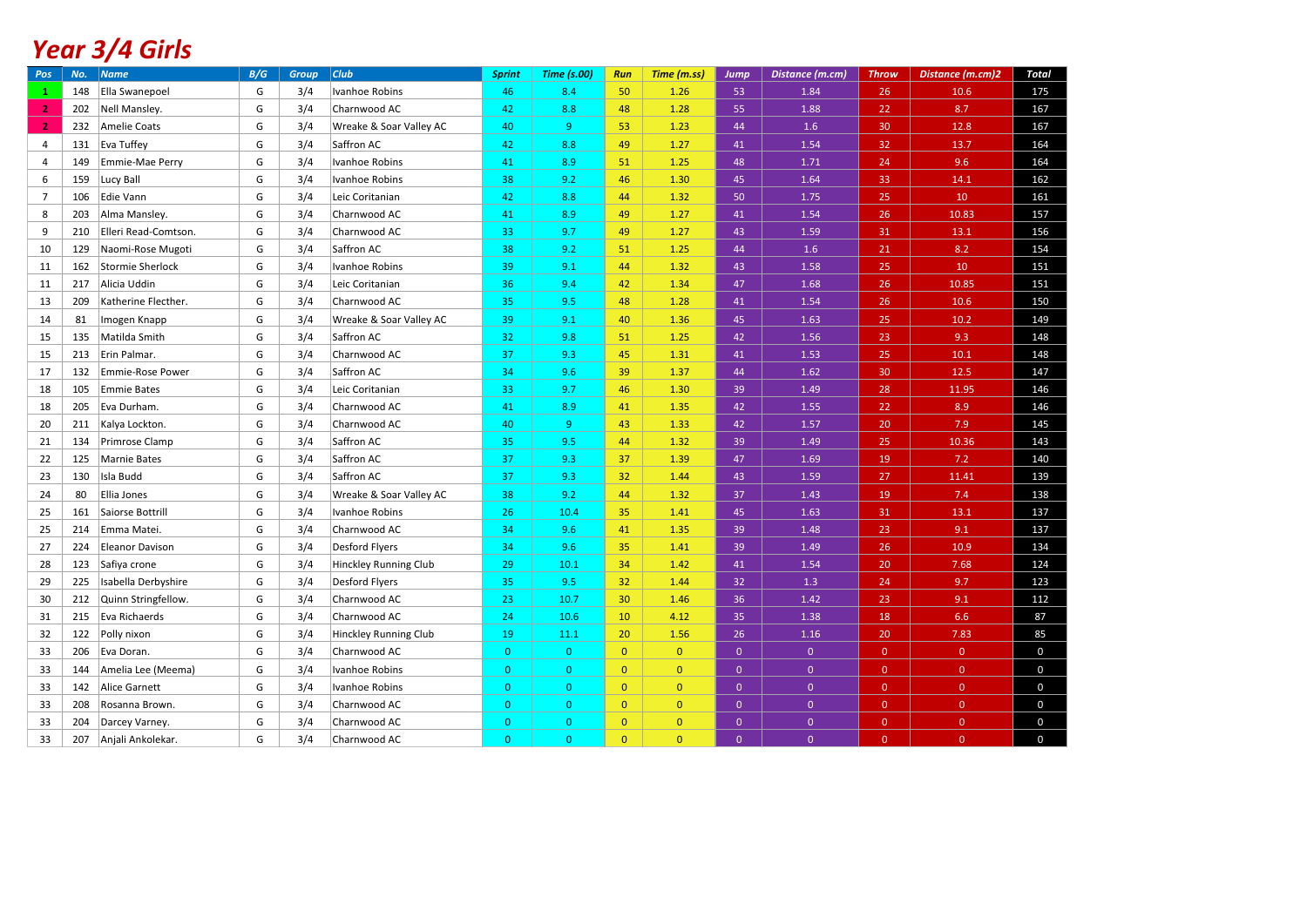# *Year 5/6 Boys*

| Pos            | No. | <b>Name</b>               | B/G | <b>Group</b> | <b>Club</b>                  | <b>Sprint</b> | <b>Time (s.00)</b> | Run            | Time (m.ss)  | <b>Jump</b>    | Distance (m.cm) | <b>Throw</b>   | Distance (m.cm)2 | <b>Total</b> |
|----------------|-----|---------------------------|-----|--------------|------------------------------|---------------|--------------------|----------------|--------------|----------------|-----------------|----------------|------------------|--------------|
|                | 100 | Kieran James              | B   | 5/6          | Wreake & Soar Valley AC      | 57            | 11.3               | 88             | 1.42         | 52             | 1.88            | 62             | 31.4             | 259          |
| 2 <sub>1</sub> | 170 | Luke Rushton.             | B   | 5/6          | Charnwood AC                 | 61            | 10.9               | 82             | 1.48         | 56             | 1.96            | 43             | 21.5             | 242          |
| 3 <sup>7</sup> | 108 | Samuel Komakech           | B   | 5/6          | Leic Coritanian              | 54            | 11.6               | 67             | 2.03         | 49             | 1.81            | 43             | 21.7             | 213          |
| $\overline{4}$ | 99  | Joseph Cunnington         | B   | 5/6          | Wreake & Soar Valley AC      | 53            | 11.7               | 69             | 2.01         | 49             | 1.81            | 38             | 19.3             | 209          |
| 5              | 109 | Robin Panne               | B   | 5/6          | Leic Coritanian              | 56            | 11.4               | 70             | 2.00         | 49             | 1.82            | 33             | 16.55            | 208          |
| 6              | 174 | Mieszko Mazur.            | B   | 5/6          | Charnwood AC                 | 46            | 12.4               | 66             | 2.04         | 45             | 1.74            | 50             | 25.4             | 207          |
| $\overline{7}$ | 219 | Sala Uddin                | B   | 5/6          | Leic Coritanian              | 52            | 11.8               | 57             | 2.13         | 46             | 1.75            | 51             | 25.95            | 206          |
| 8              | 177 | Rhys Snutch.              | B   | 5/6          | Charnwood AC                 | 47            | 12.3               | 54             | 2.16         | 49             | 1.82            | 46             | 23.4             | 196          |
| 9              | 119 | Oliver crone              | B   | 5/6          | <b>Hinckley Running Club</b> | 48            | 12.2               | 61             | 2.09         | 39             | 1.62            | 45             | 22.6             | 193          |
| 10             | 167 | Rupert Bloor              | B   | 5/6          | Ivanhoe Robins               | 39            | 13.1               | 56             | 2.14         | 48             | 1.79            | 49             | 24.9             | 192          |
| 11             | 234 | <b>Issac Harper</b>       | B   | 5/6          | Charnwood AC                 | 45            | 12.5               | 55             | 2.15         | 45             | 1.74            | 46             | 23.4             | 191          |
| 11             | 107 | Samuel Berry              | B   | 5/6          | Leic Coritanian              | 47            | 12.3               | 58             | 2.12         | 55             | 1.93            | 31             | 15.89            | 191          |
| 13             | 171 | George Measures.          | В   | 5/6          | Charnwood AC                 | 48            | 12.2               | 57             | 2.13         | 44             | 1.71            | 40             | 20.2             | 189          |
| 14             | 175 | Fred Tyler.               | B   | 5/6          | Charnwood AC                 | 42            | 12.8               | 63             | 2.07         | 38             | 1.59            | 45             | 22.6             | 188          |
| 15             | 176 | Andrei Matei. (Eddie).    | B   | 5/6          | Charnwood AC                 | 50            | 12 <sup>°</sup>    | 62             | 2.08         | 46             | 1.76            | 29             | 14.6             | 187          |
| 16             | 103 | Christopher Wright        | B   | 5/6          | Wreake & Soar Valley AC      | 49            | 12.1               | 62             | 2.08         | 43             | 1.69            | 31             | 15.9             | 185          |
| 17             | 98  | Rufus Brown               | В   | 5/6          | Wreake & Soar Valley AC      | 49            | 12.1               | 48             | 2.21         | 42             | 1.67            | 45             | 22.71            | 184          |
| 17             | 116 | Matthew cooling           | B   | 5/6          | Hinckley Running Club        | 42            | 12.8               | 53             | 2.17         | 47             | 1.78            | 42             | 21.2             | 184          |
| 19             | 157 | Joshua Archer             | B   | 5/6          | Ivanhoe Robins               | 42            | 12.8               | 89             | 1.41         | 32             | 1.48            | 20             | 10.3             | 183          |
| 20             | 163 | Theo Jarvis               | B   | 5/6          | Ivanhoe Robins               | 48            | 12.2               | 56             | 2.14         | 45             | 1.73            | 33             | 16.9             | 182          |
| 20             | 140 | Zak Tafat                 | B   | 5/6          | Saffron AC                   | 42            | 12.8               | 62             | 2.08         | 49             | 1.81            | 29             | 14.9             | 182          |
| 22             | 118 | Jacob king                | В   | 5/6          | Hinckley Running Club        | 44            | 12.6               | 67             | 2.03         | 36             | 1.56            | 31             | 15.5             | 178          |
| 23             | 138 | Danehvay Butterfield      | B   | 5/6          | Saffron AC                   | 48            | 12.2               | 55             | 2.15         | 39             | 1.61            | 34             | 17.3             | 176          |
| 24             | 173 | Ollie Spencer             | В   | 5/6          | Charnwood AC                 | 38            | 13.2               | 50             | 2.20         | 38             | 1.6             | 45             | 22.6             | 171          |
| 24             | 101 | <b>Mikey Miskelly</b>     | B   | 5/6          | Wreake & Soar Valley AC      | 41            | 12.9               | 57             | 2.13         | 36             | 1.55            | 37             | 18.55            | 171          |
| 26             | 111 | Sebastian Pigan           | B   | 5/6          | Leic Coritanian              | 39            | 13.1               | 50             | 2.20         | 41             | 1.66            | 40             | 20               | 170          |
| 27             | 230 | Harry Redfearn            | B   | 5/6          | Desford Flyers               | 37            | 13.3               | 58             | 2.12         | 30             | 1.44            | 42             | 21.4             | 167          |
| 28             | 139 | Ollie Pegg                | B   | 5/6          | Saffron AC                   | 45            | 12.5               | 48             | 2.22         | 39             | 1.61            | 34             | 17.1             | 166          |
| 29             | 233 | <b>Brandon Brightmore</b> | B   | 5/6          | Saffron AC                   | 43            | 12.7               | 50             | 2.20         | 44             | 1.72            | 25             | 12.55            | 162          |
| 30             | 110 | Maliek el-AshRafi         | B   | 5/6          | Leic Coritanian              | 36            | 13.4               | 39             | 2.31         | 29             | 1.42            | 55             | 27.7             | 159          |
| 31             | 120 | Ethan towers              | B   | 5/6          | Hinckley Running Club        | 42            | 12.8               | 62             | 2.08         | 26             | 1.36            | 28             | 14.1             | 158          |
| 32             | 178 | Seth Hoopes.              | B   | 5/6          | Charnwood AC                 | 41            | 12.9               | 48             | 2.21         | 30             | 1.43            | 38             | 19               | 157          |
| 33             | 117 | James towlson             | B   | 5/6          | Hinckley Running Club        | 45            | 12.5               | 56             | 2.14         | 31             | 1.46            | 23             | 11.8             | 155          |
| 33             | 179 | Phoenix Castledine.       | В   | 5/6          | Charnwood AC                 | 30            | 14                 | 56             | 2.14         | 37             | 1.57            | 32             | 16.1             | 155          |
| 35             | 115 | Jude collins              | B   | 5/6          | <b>Hinckley Running Club</b> | 33            | 13.7               | 45             | 2.25         | 27             | 1.37            | 48             | 24.3             | 153          |
| 36             | 114 | <b>River Wager</b>        | В   | 5/6          | Leic Coritanian              | 43            | 12.7               | 36             | 2.34         | 32             | 1.48            | 40             | 20.19            | 151          |
| 37             | 172 | Ewan Harris.              | B   | 5/6          | Charnwood AC                 | 36            | 13.4               | 62             | 2.08         | 23             | 1.29            | 24             | 12.2             | 145          |
| 38             | 218 | <b>Bailey Oldman</b>      | B   | 5/6          | Leic Coritanian              | 37            | 13.3               | 35             | 2.35         | 29             | 1.42            | 43             | 21.5             | 144          |
| 39             | 113 | Tijan Jobe                | B   | 5/6          | Leic Coritanian              | 50            | 12                 | 36             | 2.34         | 25             | 1.34            | 23             | 11.7             | 134          |
| 40             | 112 | Sean Brown                | B   | 5/6          | Leic Coritanian              | 41            | 12.9               | 24             | 2.46         | 29             | 1.41            | 36             | 18               | 130          |
| 41             | 102 | Cody Ward                 | B   | 5/6          | Wreake & Soar Valley AC      | 10            | 16.1               | 35             | 2.35         | 26             | 1.36            | 20             | 10.2             | 91           |
| 42             | 193 | Lucas Brown.              | B   | 5/6          | Charnwood AC                 | $\mathbf{0}$  | $\mathbf{0}$       | $\overline{0}$ | $\mathbf{0}$ | $\overline{0}$ | $\mathbf{0}$    | $\overline{0}$ | $\overline{0}$   | $\mathsf{O}$ |
| 42             | 96  | Charlie Adkins            | R   | 5/6          | Wreake & Soar Valley AC      | $\Omega$      | $\Omega$           | $\Omega$       | $\Omega$     | $\Omega$       | $\overline{0}$  | $\Omega$       | $\Omega$         | $\mathbf 0$  |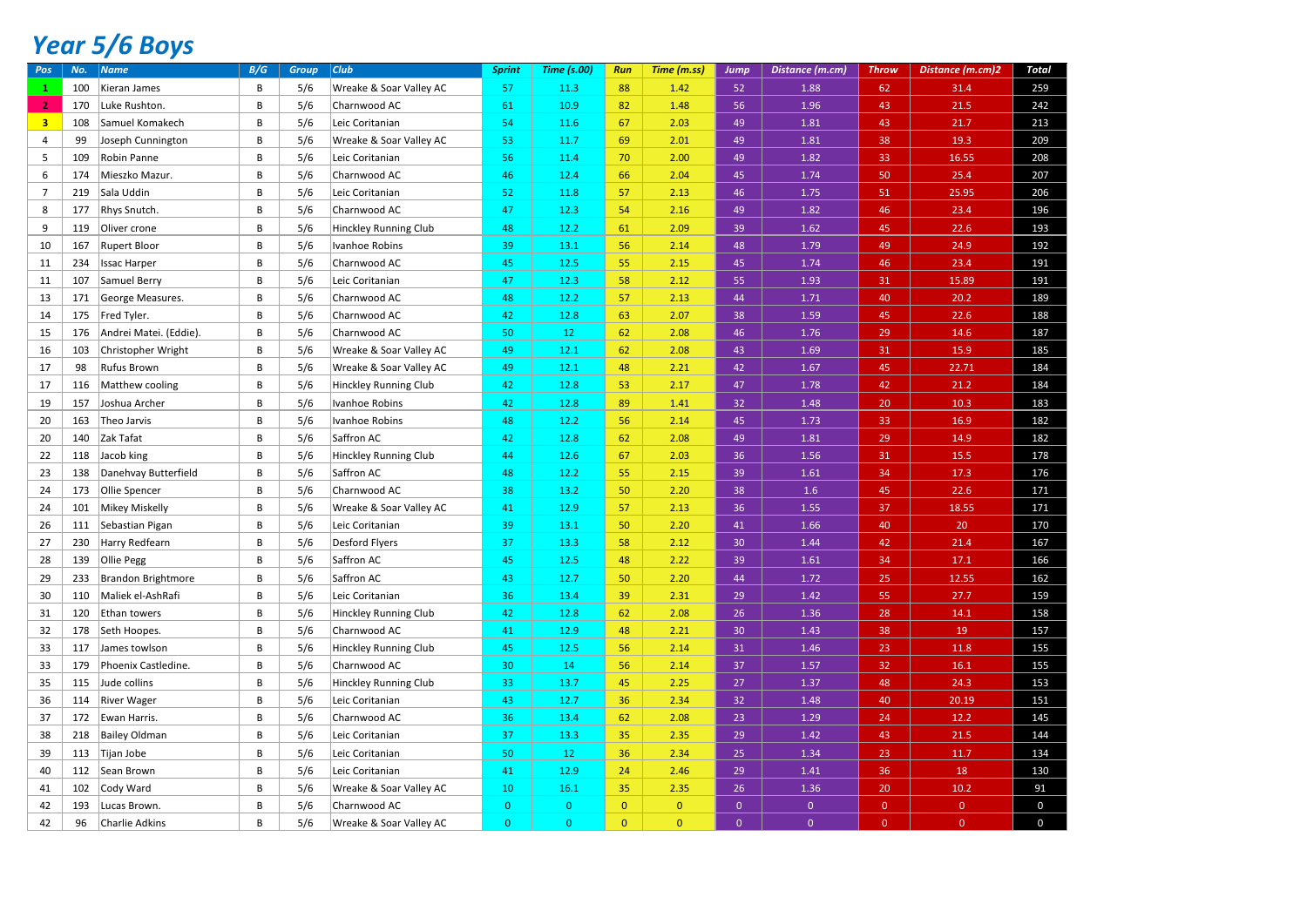# *Year 5/6 Girls*

| Pos            | No. | Name                 | B/G | <b>Group</b> | $ _{\text{Club}}$       | <b>Sprint</b>  | <b>Time (s.00)</b> | Run            | Time (m.ss)    | <b>Jump</b>    | Distance (m.cm) | <b>Throw</b>    | Distance (m.cm)2 | Total        |
|----------------|-----|----------------------|-----|--------------|-------------------------|----------------|--------------------|----------------|----------------|----------------|-----------------|-----------------|------------------|--------------|
| $\mathbf{1}$   | 152 | Fifi Ball            | G   | 5/6          | Ivanhoe Robins          | 58             | 11.2               | 73             | 1.57           | 59             | 2.02            | 47              | 23.7             | 237          |
| 2 <sup>1</sup> | 121 | Isla kendall         | G   | 5/6          | Hinckley Running Club   | 60             | 11                 | 72             | 1.58           | 51             | 1.86            | 40              | 20.2             | 223          |
| 3 <sup>7</sup> | 238 | Miami pinel          | G   | 5/6          | Charnwood AC            | 51             | 11.9               | 65             | 2.05           | 54             | 1.92            | 28              | 14.45            | 198          |
| 4              | 185 | Brooke Varney.       | G   | 5/6          | Charnwood AC            | 54             | 11.6               | 56             | 2.14           | 53             | 1.89            | 29              | 14.6             | 192          |
| 5              | 147 | Daisy Pymm           | G   | 5/6          | Ivanhoe Robins          | 53             | 11.7               | 51             | 2.19           | 53             | 1.9             | 33              | 16.5             | 190          |
| 6              | 186 | Lily Mitchell.       | G   | 5/6          | Charnwood AC            | 50             | 12                 | 59             | 2.11           | 48             | $1.8\,$         | 27              | 13.85            | 184          |
| $\overline{7}$ | 235 | Isla Hallas          | G   | 5/6          | Charnwood AC            | 51             | 11.9               | 64             | 2.06           | 48             | 1.79            | 20              | 10.3             | 183          |
| 8              | 221 | Inayah Uddin         | G   | 5/6          | Leic Coritanian         | 49             | 12.1               | 50             | 2.20           | 46             | 1.75            | 37              | 18.8             | 182          |
| 9              | 239 | <b>Brooke Pinel</b>  | G   | 5/6          | Charnwood AC            | 47             | 12.3               | 53             | 2.17           | 48             | 1.79            | 32              | 16               | 180          |
| 10             | 89  | Zara Cook            | G   | 5/6          | Wreake & Soar Valley AC | 52             | 11.8               | 58             | 2.12           | 47             | 1.78            | 22              | 11               | 179          |
| 10             | 183 | Georgie Ridley       | G   | 5/6          | Charnwood AC            | 51             | 11.9               | 50             | 2.20           | 56             | 1.96            | 22              | 11.21            | 179          |
| 12             | 229 | Louisa Hutton        | G   | 5/6          | Desford Flyers          | 44             | 12.6               | 55             | 2.15           | 45             | 1.74            | 31              | 15.6             | 175          |
| 13             | 231 | Eliza Coats          | G   | 5/6          | Wreake & Soar Valley AC | 45             | 12.5               | 56             | 2.14           | 39             | 1.61            | 31              | 15.71            | 171          |
| 13             | 180 | Lily Ashcroft.       | G   | 5/6          | Charnwood AC            | 49             | 12.1               | 51             | 2.19           | 43             | 1.69            | 28              | 14.3             | 171          |
| 15             | 93  | Abigail Puttnam      | G   | 5/6          | Wreake & Soar Valley AC | 39             | 13.1               | 63             | 2.07           | 38             | 1.59            | 27              | 13.7             | 167          |
| 16             | 95  | Aimee Walczak        | G   | 5/6          | Wreake & Soar Valley AC | 46             | 12.4               | 61             | 2.09           | 37             | 1.57            | 21              | 10.82            | 165          |
| 17             | 226 | Jasmine Poole        | G   | 5/6          | Desford Flyers          | 38             | 13.2               | 48             | 2.21           | 45             | 1.73            | 28              | 14.4             | 159          |
| 18             | 187 | Neve Hatley.         | G   | 5/6          | Charnwood AC            | 48             | 12.2               | 40             | 2.30           | 46             | 1.76            | 23              | 11.9             | 157          |
| 18             | 146 | Constance Iselin     | G   | 5/6          | Ivanhoe Robins          | 36             | 13.4               | 47             | 2.23           | 44             | 1.72            | 30 <sub>o</sub> | 15.3             | 157          |
| 18             | 228 | Isla Lewin           | G   | 5/6          | Desford Flyers          | 43             | 12.7               | 51             | 2.19           | 37             | 1.57            | 26              | 13.2             | 157          |
| 18             | 137 | Lissie Hall          | G   | 5/6          | Saffron AC              | 42             | 12.8               | 48             | 2.21           | 46             | 1.76            | 21              | 10.6             | 157          |
| 18             | 87  | Daisy Ashmore        | G   | 5/6          | Wreake & Soar Valley AC | 44             | 12.6               | 56             | 2.14           | 38             | 1.6             | 19              | 9.8              | 157          |
| 18             | 92  | <b>Lily Nicholls</b> | G   | 5/6          | Wreake & Soar Valley AC | 44             | 12.6               | 59             | 2.11           | 38             | 1.6             | 16              | 8.1              | 157          |
| 24             | 136 | Ella Bonner          | G   | 5/6          | Saffron AC              | 36             | 13.4               | 57             | 2.13           | 33             | $1.5\,$         | 30              | 15.1             | 156          |
| 25             | 165 | Soph Harmer          | G   | 5/6          | Ivanhoe Robins          | 39             | 13.1               | 41             | 2.29           | 37             | 1.57            | 38              | 19               | 155          |
| 26             | 94  | Florence Rudkin      | G   | 5/6          | Wreake & Soar Valley AC | 36             | 13.4               | 56             | 2.14           | 38             | $1.6\,$         | 22              | 11.4             | 152          |
| 27             | 237 | Raisa Turay          | G   | 5/6          | Saffron AC              | 42             | 12.8               | 36             | 2.34           | 48             | 1.79            | 18              | 9.1              | 144          |
| 28             | 91  | Elsie Hillman        | G   | 5/6          | Wreake & Soar Valley AC | 42             | 12.8               | 48             | 2.22           | 28             | 1.39            | 22              | 11.3             | 140          |
| 29             | 143 | Amber-Rose Gregory   | G   | 5/6          | Ivanhoe Robins          | 36             | 13.4               | 32             | 2.38           | 45             | 1.74            | 25              | 12.8             | 138          |
| 30             | 151 | Evie Henstock        | G   | 5/6          | <b>Ivanhoe Robins</b>   | 27             | 14.3               | 34             | 2.36           | 44             | 1.72            | 31              | 15.8             | 136          |
| 31             | 227 | Louisa James         | G   | 5/6          | Desford Flyers          | 21             | 14.9               | 50             | 2.20           | 36             | 1.56            | 21              | 10.7             | 128          |
| 32             | 90  | Isla Freeman         | G   | 5/6          | Wreake & Soar Valley AC | 31             | 13.9               | 36             | 2.34           | 40             | 1.64            | 16              | 8.1              | 123          |
| 33             | 145 | Brooke Whyman        | G   | 5/6          | Ivanhoe Robins          | 22             | 14.8               | 28             | 2.42           | 35             | 1.53            | 28              | 14.2             | 113          |
| 34             | 168 | <b>Ellie Wilkins</b> | G   | 5/6          | Ivanhoe Robins          | $18\,$         | 15.2               | 36             | 2.34           | 22             | 1.28            | 25              | 12.5             | 101          |
| 35             | 189 | Jessica Muddle.      | G   | 5/6          | Charnwood AC            | 14             | 15.6               | 32             | 2.38           | 35             | 1.54            | 12              | 6.4              | 93           |
| 36             | 181 | Nora Watts.          | G   | 5/6          | Charnwood AC            | 10             | $\overline{0}$     | 59             | 2.11           | 10             | $\overline{0}$  | 10              | $\overline{0}$   | 89           |
| 37             | 153 | Georgina Garnett     | G   | 5/6          | Ivanhoe Robins          | 10             | $\overline{0}$     | 10             | 0.00           | 24             | 1.32            | 19              | 9.8              | 63           |
| 38             | 156 | Jessica Chandler     | G   | 5/6          | Ivanhoe Robins          | $\mathbf{0}$   | $\overline{0}$     | $\overline{0}$ | $\overline{0}$ | $\mathbf{0}$   | $\overline{0}$  | $\overline{0}$  | $\overline{0}$   | $\mathbf 0$  |
| 38             | 88  | <b>Grace Collins</b> | G   | 5/6          | Wreake & Soar Valley AC | $\overline{0}$ | $\overline{0}$     | $\overline{0}$ | $\mathbf{0}$   | $\mathbf{0}$   | $\overline{0}$  | $\overline{0}$  | $\overline{0}$   | $\mathsf{O}$ |
| 38             | 188 | Georgia Wilson.      | G   | 5/6          | Charnwood AC            | $\overline{0}$ | $\overline{0}$     | $\overline{0}$ | $\mathbf{0}$   | $\overline{0}$ | $\overline{0}$  | $\overline{0}$  | $\overline{0}$   | $\mathbf 0$  |
| 38             | 184 | Molly Adamski        | G   | 5/6          | Charnwood AC            | $\mathbf{0}$   | $\overline{0}$     | $\overline{0}$ | $\mathbf{0}$   | $\mathbf{0}$   | $\overline{0}$  | $\mathbf{0}$    | $\overline{0}$   | $\mathbf 0$  |
| 38             | 154 | <b>Hattie Hughes</b> | G   | 5/6          | Ivanhoe Robins          | $\mathbf{0}$   | $\mathbf{0}$       | $\overline{0}$ | $\overline{0}$ | $\overline{0}$ | $\overline{0}$  | $\mathbf{0}$    | $\overline{0}$   | $\mathbf 0$  |
| 38             | 182 | Daisy Green.         | G   | 5/6          | Charnwood AC            | $\overline{0}$ | $\overline{0}$     | $\overline{0}$ | $\overline{0}$ | $\overline{0}$ | $\overline{0}$  | $\overline{0}$  | $\overline{0}$   | $\mathbf 0$  |
| 38             | 160 | Lucy Needham         | G   | 5/6          | Ivanhoe Robins          | $\overline{0}$ | $\overline{0}$     | $\overline{0}$ | $\overline{0}$ | $\overline{0}$ | $\overline{0}$  | $\overline{0}$  | $\overline{0}$   | $\pmb{0}$    |
| 38             | 155 | <b>Isabel Cherry</b> | G   | 5/6          | Ivanhoe Robins          | $\overline{0}$ | $\mathbf{0}$       | $\overline{0}$ | $\overline{0}$ | $\mathbf{0}$   | $\overline{0}$  | $\Omega$        | $\mathbf{0}$     | 0            |
|                |     |                      |     |              |                         |                |                    |                |                |                |                 |                 |                  |              |